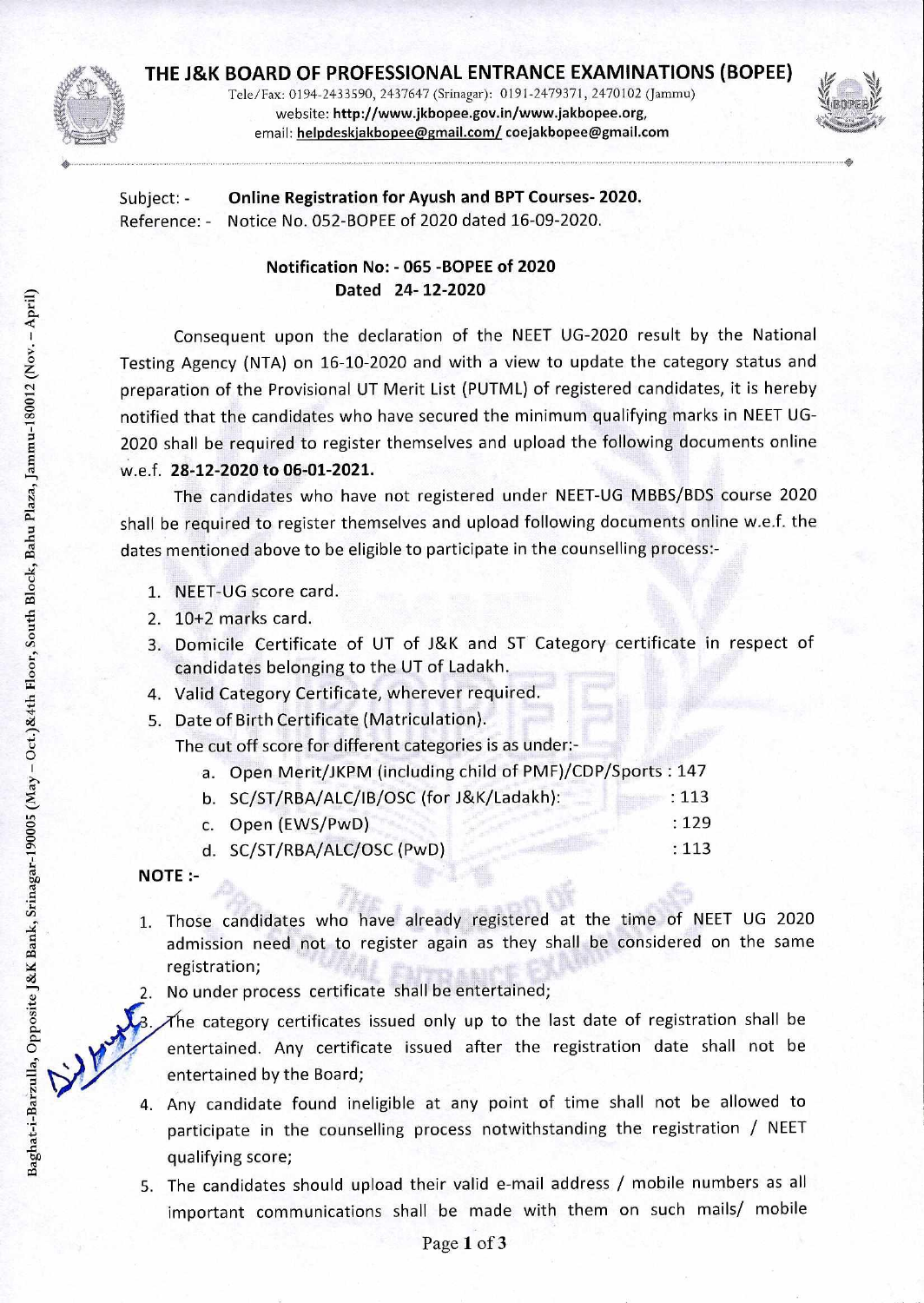numbers provided by them, wherever required;

- 6. Candidates in their own interest, are advised not to share e-mail password with other candidates/person;
- 7. Board shall not be responsible for any mistake committed by the candidates while making registration;
- 8. After completion of the registration process, Board shall notify the Provisional Merit List of all the candidates, which shall be used for online counselling by the candidates (filling up of the preferences) based on which allotment of seat shall be made;
- 9. Any candidate who falls in the merit list but does not register himself/ herself or could not upload the documents or the documents uploaded are deficient shall not be considered for allotment of a seat;
- 10. The candidates in their own interest are advised to go through the information Brochure available on the website of the BOPEE viz www.jkbopee.gov.in . The candidates can register themselves by clicking on the icon/link NEET-UG/AYUSH available under title "ONLINE APPLICATIONS" on the said BOPEE website and should go through the technical and other instructions before registering themselves;
- 11. Since the admission in the Professional Colleges is time bound, the candidates should not wait for last date of registration as it may even be detrimental to the interest of the candidate(s);
- 12. The candidates shall have to fill in following fields which are mandatory in nature and without which they cannot proceed further:
	- a) NEET Roll Number
	- b) NEET score
	- c) NEET Rank
	- d) Date of Birth
	- e) Gender.
	- f) Category.

*Exot.* 

 $\Delta\lambda\mu$ upt

(Dr. Sunil Gupta) Controller of Examinations J&K BOPEE

## No. BOPEE/Exam-35/2020 Dated: 24-12-2020 Copy to the:-

- 1. Financial Commissioner, Health & Medical Education Department, J&K, Jammu/Srinagar.
- 2. Principal Secretary to the Hon'ble Lt. Governor, UT ofJ&K, Srinagar/Jammu.
- 3. Principal Secretary to the Hon'ble Lt. Governor, UT of Ladakh.
- 4. Commissioner/Secretary to Government, General Administration Department,